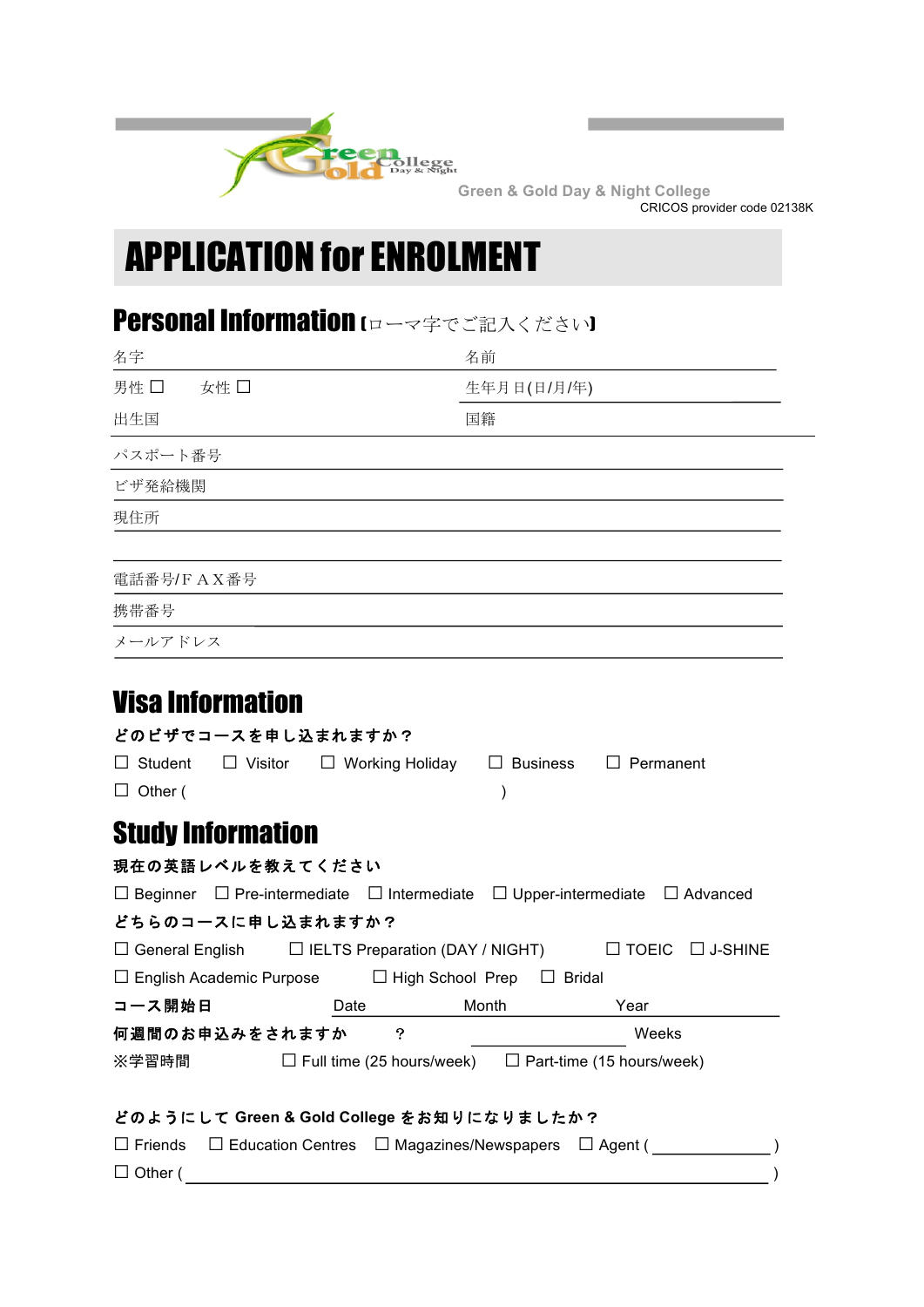## Accommodation Information

本校に滞在先の手配をご希望されますか? □ YES □ NO もし YES でしたら、下記のフォームに必要事項をご記入ください。 ホームステイの期間 いちじょう Weeks

# Airport pick up Information

本校に空港送迎の手配をご希望されますか? □ YES □ NO

もし YES でしたら、下記に到着日の詳細をご記入ください。

**到着日: Date Month Year** 

到着時間: : AM / PM 到着空港: BNE / OOL

搭乗便番号:

### どちらの出迎えをご希望ですか?

□ 個別リムジン □ コーチバス

| <b>Accommodation Request Form</b><br><b>Favorite</b> : 趣味 □ Sports □ Reading □ Music □ Other (                                                                                                                                      |                                                                  |  |  |  |  |  |
|-------------------------------------------------------------------------------------------------------------------------------------------------------------------------------------------------------------------------------------|------------------------------------------------------------------|--|--|--|--|--|
| Do you smoke? : タバコを吸われますか? □Yes □No<br><b>Personal Information</b> : 性格 Are you □Shy or □Outgoing<br>ご説明をお願いします:                                                                                                                   | Do you suffer from any Medical Conditions? : 持病はございますか? □Yes □No |  |  |  |  |  |
| <b>Pet Allergies</b> : ペットアレルギー □Dog □Cat □Other<br><b>Food Allergies</b> : 食物アレルギー □ Yes<br>ご説明をお願いします:                                                                                                                            | $\Box$ No                                                        |  |  |  |  |  |
| Do you need any special assistance? : 何か身体的なサポートが必要ですか?<br>$\Box$ Yes $\Box$ No<br>Would you prefer a homestay family with children? : 滞在先に子供がいた方がよい?<br>$\Box$ Yes $\Box$ No $\Box$ Don't Mind<br><b>Emergency Contact (緊急連絡先)</b> |                                                                  |  |  |  |  |  |
| 氏名                                                                                                                                                                                                                                  | 本人との関係                                                           |  |  |  |  |  |
| 電話番号 (自宅) / Fax 番号:<br>電話番号 (勤務先):<br>携带番号:                                                                                                                                                                                         |                                                                  |  |  |  |  |  |
| 住所                                                                                                                                                                                                                                  |                                                                  |  |  |  |  |  |
|                                                                                                                                                                                                                                     |                                                                  |  |  |  |  |  |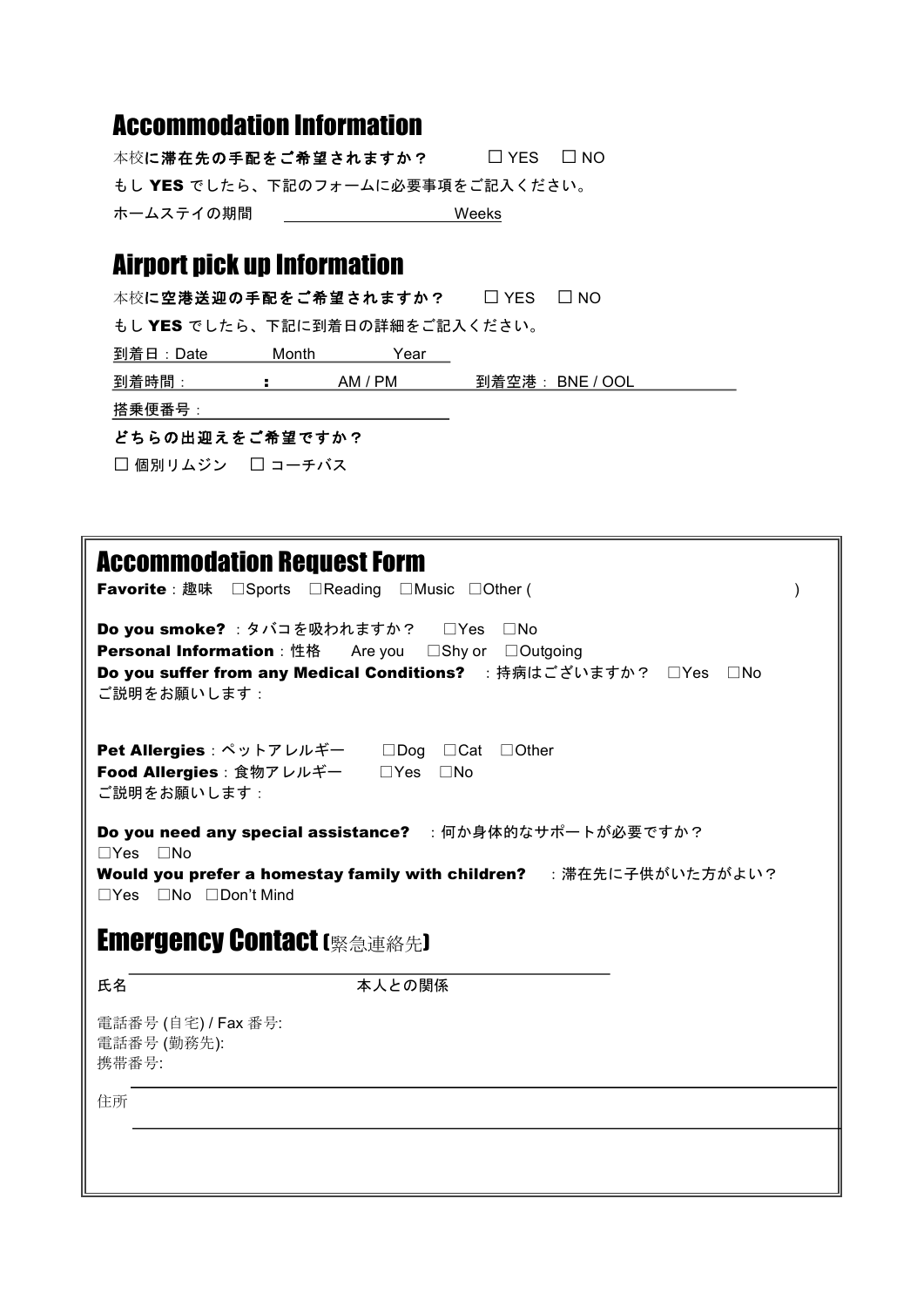| CONDITIONS                                                            | <b>ACTION</b>           |
|-----------------------------------------------------------------------|-------------------------|
| 学生ビザが取得できなかった場合<br>のキャンセル                                             | 未使用の授業料、関連<br>費の全額返金    |
| コース開始日から21日以上前の<br>コースのキャンセル.                                         | 授業料、関連費の全額<br>返金        |
| コース開始日まで21日を切って<br>からのコースのキャンセル                                       | 授業料の 80%返金              |
| コース開始後、病気や怪我などが<br>原因でのコースのキャンセル                                      | 残授業料の 50%返金             |
| コース開始後、大学や専門学校等<br>への進学が原因でのキャンセル<br>(語学学校への進学は含まれませ<br>$\mathcal{H}$ | 残授業料の 50%返金             |
| 上記以外のコースキャンセル                                                         | 返金対象外                   |
| 宿泊初日まで21日を切ってから<br>のホームステイのキャンセル                                      | ホームステイ費残金の<br>返金(下記も参照) |

\* 入学金は返金対象外となります。

\* エージェントへ支払われた金額の返金はエージェントの規定によ ります。

\* 宿泊初日より21日以上前に宿泊キャンセルを行った場合は宿泊 手配料も返金されます。

\* 宿泊初日まで21日を切ってのキャンセルは次の週から数えて2 週間分は課金されます。

\* 宿泊日以降のキャンセルは2週間前に告知が必要です。

\* 学生は12週間毎に1週間の休学が可能です。

\* 規定以上の休学取得後の残授業料は返金対象外となります。

\* 返金願は必ず各種証明書(例:医療診断書、大学や専門学校への 入学を証明するもの)を添えて Academy」の「Fukuko Hashimoto」 宛てに送付してください。 admin@greenandgoldcollege.qld.edu.au

\* 返金は受理後4週間以内に整えます。

\* エージェントを通されてご入学をされた方は、返金はエージェン トに対して行います。

\* 学校が支払えない場合でも the ESOS Act 2000 and the ESOS Regulations 2001 の規定によってカバーされます。

\* この誓約書は、問題解決のために消費者保護団体やその他の法的 救済機関に相談をする、学生の権利を奪うものではありません。

\* 申込書に記載された個人情報は、下記の公的機関によって開示を 求められた場合にのみ使用します。

Australian Government, designated authorities, the Tuition Assurance Scheme and the ESOS Assurance Fund Manager of the ESOS Assurance Fund, pursuant to obligations under the ESOS Act 2000 and the National Code 2007.

### 返金規定 みんしょう しょうしょう 入学規定

一般規定

- \* 学生は有効なパスポート、ビザは保有していること。
- \* 学生はオーストラリア連邦の法律に従うこと。
- \* 全ての学生は 90%以上の出席をすることが望ましい。

\* 全ての学生ビザの学生は必ず 80%以上を出席しなければ ならない。下回った場合はオーストラリア政府に報告をし なければならない。

\* 全ての学生ビザの学生は学生保険(OSHC)に加入しなけ ればならない 。

\* Green & Gold College は全ての情報をいつでも予 告なく変更する権利を持つ。

\* 就学年齢の子供を連れている場合は、子供の教育費を支 払い、就学させること。

\* 住所を変更した場合は、速やかに **Green & Gold College** に報告すること。

\* コースによっては入学の際に必要な英語レベルがある。

\* **Green & Gold College** は、各学生の成長・進歩に 関して、その保護者やエージェントと情報を共有する権利 を持つ。

万が一、学生が **Green & Gold College** との間に問題 が発生した場合には the Manager of Education Queensland International, Gold Coast Branch と連絡を取る事ができ る。全ての学生は、望めば代理を立てて話し合う権利を持 つ。

\*GGC は学生が学校に対し不利益な行動、もし くは言動をとった場合、入学や就学の続行を断 る権利を持つ

### 英語オンリー主義

**Green & Gold College** は English only policy を推進 しています。母国語ばかり使用する場合、退学を命じられ ることもあります。

### Student Declaration

私は全ての規定を読み、これを受け入れます。よって、こ こに **Green & Gold College** への入学を申し込みま す。

Date

Signature of student

Date

Signature of parent/guardian (if student is under 18 years old)